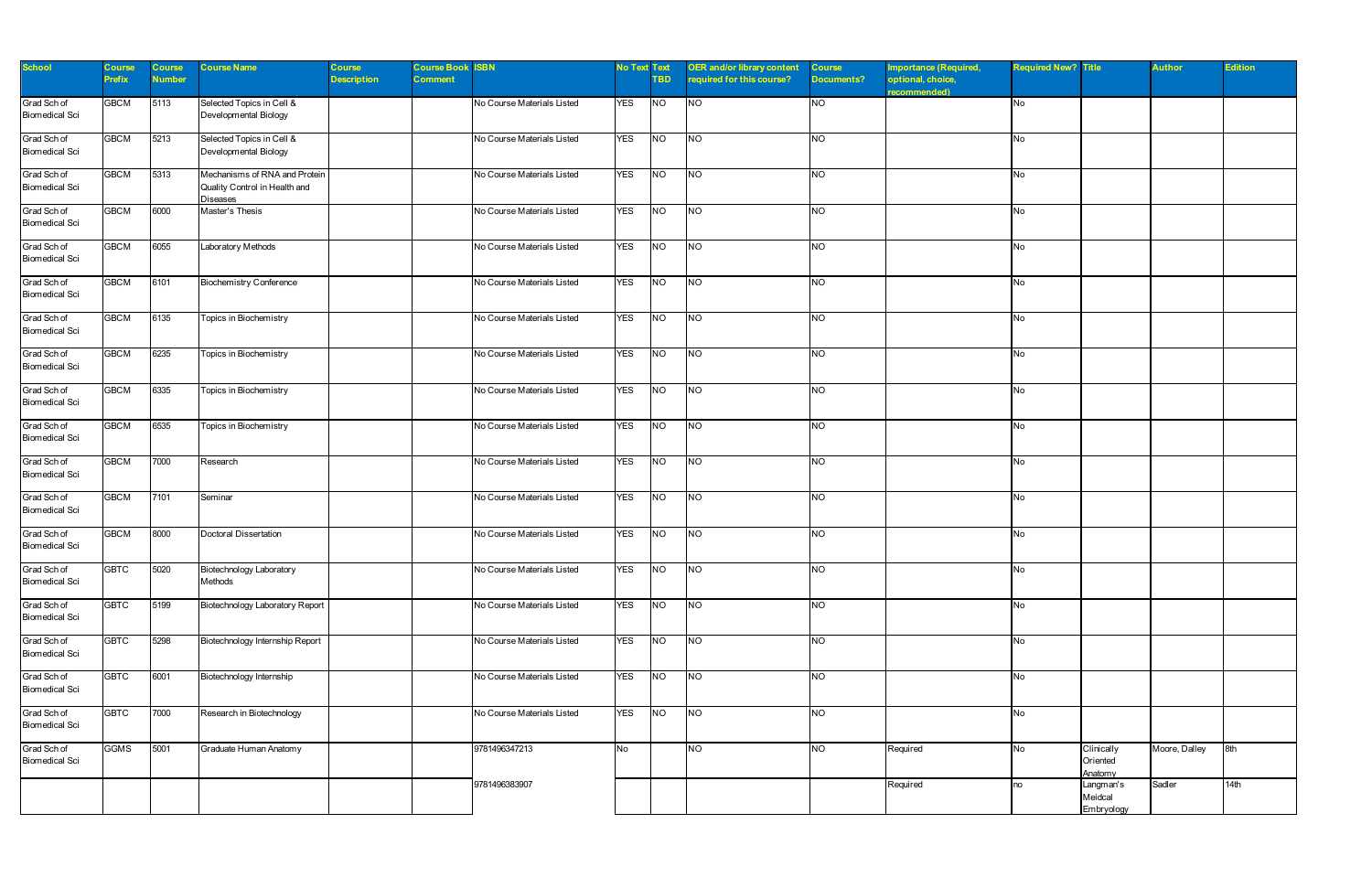| <b>School</b>                        | <b>Course</b><br>Prefix | <b>Course</b><br><b>Number</b> | <b>Course Name</b>                                     | <b>Course</b><br><b>Description</b> | <b>Course Book ISBN</b><br>Comment |                                                 | <b>No Text Text</b> | TBD.             | <b>OER and/or library content</b><br>required for this course? | <b>Course</b><br><b>Documents?</b> | mportance (Required,<br>optional, choice,<br>ecommended) | <b>Required New? Title</b> |                                                                   | <b>Author</b>                               | <b>Edition</b> |
|--------------------------------------|-------------------------|--------------------------------|--------------------------------------------------------|-------------------------------------|------------------------------------|-------------------------------------------------|---------------------|------------------|----------------------------------------------------------------|------------------------------------|----------------------------------------------------------|----------------------------|-------------------------------------------------------------------|---------------------------------------------|----------------|
|                                      |                         |                                |                                                        |                                     |                                    | 9780323393225                                   |                     |                  |                                                                |                                    | Recommended                                              | No                         | Atlas of Human Netter<br>Anatomy                                  |                                             | 7th            |
|                                      |                         |                                |                                                        |                                     |                                    | 9781496320421                                   |                     |                  |                                                                |                                    | Recommended                                              | No                         | Color Atlas of<br>Anatomy                                         | Rohen et all                                | 8th            |
|                                      |                         |                                |                                                        |                                     |                                    | ISBN: 9781626232525 Ebook ISBN:<br>978162632532 |                     |                  |                                                                |                                    | Recommended                                              | No                         | Atlas of Anatomy Gilroy,                                          | MacPherson,<br>Schuenke,                    | 3rd            |
| Grad Sch of<br><b>Biomedical Sci</b> | <b>GGMS</b>             | 5002                           | Graduate Cell & Tissue Biology                         |                                     |                                    | 9781496383426                                   | No                  |                  | N                                                              | <b>NO</b>                          | Required                                                 | <b>No</b>                  | Histology: A Text Pawlina<br>& Atlas                              |                                             | 8th            |
|                                      |                         |                                |                                                        |                                     |                                    | 9780323296168                                   |                     |                  |                                                                |                                    | Required                                                 | No                         | Principles of<br>Medical<br>Biochemistry                          | Meisenberg &<br>Simmons                     | 4th            |
|                                      |                         |                                |                                                        |                                     |                                    | 9780702047473                                   |                     |                  |                                                                |                                    | Required                                                 |                            | Wheater's<br>Functional<br>Histology                              | Young, O'Dowd, 6th<br>Woodford              |                |
|                                      |                         |                                |                                                        |                                     |                                    | 9780393680362                                   |                     |                  |                                                                |                                    | Required                                                 |                            | <b>Essential Cell</b><br>Biology                                  | <b>Bruce Alberts</b>                        | 4th            |
|                                      |                         |                                |                                                        |                                     |                                    | 9780323068871                                   |                     |                  |                                                                |                                    | Recommended                                              |                            | Rapid Review<br>Biochemistry                                      | Pelley and Goljan 3rd                       |                |
|                                      |                         |                                |                                                        |                                     |                                    | 9780323074469                                   |                     |                  |                                                                |                                    | Recommended                                              |                            | Elsevier's<br>Integrated<br>Review                                | Pelley                                      | 2nd            |
| Grad Sch of<br><b>Biomedical Sci</b> | <b>GGMS</b>             | 5004                           | Advanced Training in Anatomy                           |                                     |                                    | No Course Materials Listed                      | <b>YES</b>          | NO               | <b>NO</b>                                                      | <b>NO</b>                          |                                                          | <b>No</b>                  |                                                                   |                                             |                |
| Grad Sch of<br><b>Biomedical Sci</b> | <b>GGMS</b>             | 5005                           | Advanced Training in Histology                         |                                     |                                    | No Course Materials Listed                      | <b>YES</b>          | <b>NO</b>        | <b>NO</b>                                                      | <b>NO</b>                          |                                                          | No                         |                                                                   |                                             |                |
| Grad Sch of<br><b>Biomedical Sci</b> | <b>GGMS</b>             | 7000                           | Research                                               |                                     |                                    | No Course Materials Listed                      | YES                 | $N$ <sup>O</sup> | NO                                                             | N                                  |                                                          | No                         |                                                                   |                                             |                |
| Grad Sch of<br><b>Biomedical Sci</b> | <b>GIDN</b>             | 5910                           | Integrated Neurosciences                               |                                     |                                    | 978-1605353807                                  | No                  | Yes              | N                                                              | <b>NO</b>                          | Required                                                 | <b>No</b>                  | Neuroscience                                                      | Pruves,<br>Augustine,<br>Fitzpatrick, Hall, | 6th            |
|                                      |                         |                                |                                                        |                                     |                                    | 978-0878936137                                  | No                  |                  |                                                                |                                    | Required                                                 |                            | Neuroanatomy<br>Through Clinical<br>Cases                         | Blumenfeld                                  | 2nd            |
|                                      |                         |                                |                                                        |                                     |                                    | 978-1451186253                                  | No                  |                  |                                                                |                                    | Required                                                 |                            | Neuroanatomy in Haines<br><b>Clinical Context:</b><br>An Atlas of |                                             | 9th            |
|                                      |                         |                                |                                                        |                                     |                                    | 978-0702407473                                  | No                  |                  |                                                                |                                    | Required                                                 |                            | Wheater's<br>Functional<br>Histology                              | Young, O'Dowd, 6th<br>Woodford              |                |
|                                      |                         |                                |                                                        |                                     |                                    | 978-1609136642                                  | No                  |                  |                                                                |                                    | Required                                                 |                            | Behaviorial<br>Science in<br>Medicine                             | Fadem                                       | 2nd            |
|                                      |                         |                                |                                                        |                                     |                                    | 978-1259587030                                  | No                  |                  |                                                                |                                    | Required                                                 |                            | First Aid for the<br><b>Basic Sciences:</b><br>Organ Systems      | Tao Le, Kendall<br>Krause                   | 3rd            |
|                                      |                         |                                |                                                        |                                     |                                    | 978-0983224600                                  | No                  |                  |                                                                |                                    | Required                                                 |                            | Fundamentals of Sattar<br>Pathology                               |                                             |                |
| Grad Sch of<br><b>Biomedical Sci</b> | GIID                    | 5181                           | Select Topics in Immunology and<br>Infectious Diseases |                                     |                                    | No Course Materials Listed                      | <b>YES</b>          | $N$ <sup>O</sup> | $N$ O                                                          | <b>NO</b>                          |                                                          | No                         |                                                                   |                                             |                |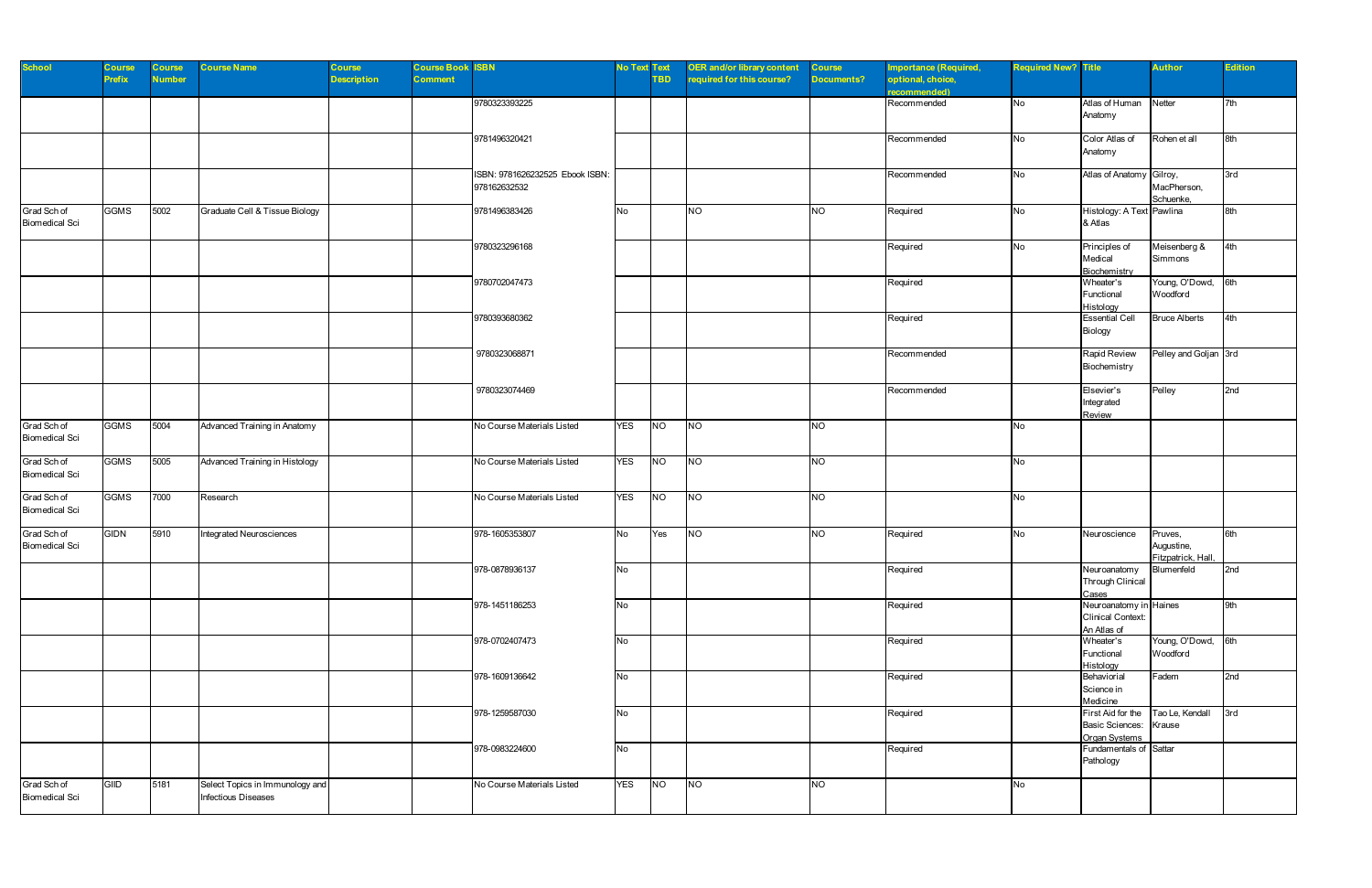| <b>School</b>                        | Course<br><b>Prefix</b> | Course<br><b>Number</b> | <b>Course Name</b>                                                          | Course<br><b>Description</b> | <b>Course Book</b><br><b>Comment</b> | <b>ISBN</b>                | <b>No Text Text</b> | <b>TBD</b> | <b>OER and/or library content</b><br>equired for this course? | <b>Course</b><br>Documents? | <b>Importance (Required,</b><br>optional, choice, | <b>Required New? Title</b> |                                           | <b>Author</b>  | <b>Edition</b> |
|--------------------------------------|-------------------------|-------------------------|-----------------------------------------------------------------------------|------------------------------|--------------------------------------|----------------------------|---------------------|------------|---------------------------------------------------------------|-----------------------------|---------------------------------------------------|----------------------------|-------------------------------------------|----------------|----------------|
| Grad Sch of<br><b>Biomedical Sci</b> | GIID                    | 5281                    | Select Topics in Immunology and<br>Infectious Diseases                      |                              |                                      | No Course Materials Listed | <b>YES</b>          | <b>NO</b>  | <b>NO</b>                                                     | <b>NO</b>                   | recommended)                                      | <b>No</b>                  |                                           |                |                |
| Grad Sch of<br><b>Biomedical Sci</b> | <b>GIID</b>             | 5381                    | Advanced Immunology                                                         |                              |                                      | No Course Materials Listed | <b>YES</b>          | <b>NO</b>  | <b>NO</b>                                                     | <b>NO</b>                   |                                                   | No                         |                                           |                |                |
| Grad Sch of<br><b>Biomedical Sci</b> | GIID                    | 6000                    | Master's Thesis                                                             |                              |                                      | No Course Materials Listed | <b>YES</b>          | NO         | <b>NO</b>                                                     | <b>NO</b>                   |                                                   | No                         |                                           |                |                |
| Grad Sch of<br><b>Biomedical Sci</b> | GIID                    | 6323                    | Genetics and Molecular Biology<br>of Procaryotes                            |                              |                                      | 78-0470741849              | <b>No</b>           | Yes        | <b>NO</b>                                                     | <b>NO</b>                   | Required                                          | <b>No</b>                  | Molecular<br>Genetics of<br>Bacteria      | Dale, Park     | 5th            |
| Grad Sch of<br><b>Biomedical Sci</b> | <b>GIID</b>             | 6324                    | The Molecular Biology of<br>Pathogenic Bacteria                             |                              |                                      | 978-0632037759             | No.                 | Yes        | <b>NO</b>                                                     | <b>NO</b>                   | Required                                          | No                         | Bacterial<br>Pathogenesis: A<br>Molecular | Salyers, Whitt | 3rd            |
| Grad Sch of<br><b>Biomedical Sci</b> | GIID                    | 6329                    | Advances in Immunology                                                      |                              |                                      | No Course Materials Listed | <b>YES</b>          | NO         | NO                                                            | <b>NO</b>                   |                                                   | No                         |                                           |                |                |
| Grad Sch of<br><b>Biomedical Sci</b> | GIID                    | 6335                    | The Pathogenesis of Infectious<br><b>Disease</b>                            |                              |                                      | 978-0632037759             | <b>No</b>           | Yes        | N                                                             | <b>NO</b>                   | Required                                          | No                         | Bacterial<br>Pathogenesis: A<br>Molecular | Salyers, Whitt | 3rd            |
| Grad Sch of<br><b>Biomedical Sci</b> | GIID                    | 6340                    | Mucosal Immunology                                                          |                              |                                      | No Course Materials Listed | <b>YES</b>          | <b>NO</b>  | <b>NO</b>                                                     | <b>NO</b>                   |                                                   | No                         |                                           |                |                |
| Grad Sch of<br><b>Biomedical Sci</b> | GIID                    | 7000                    | Research                                                                    |                              |                                      | No Course Materials Listed | <b>YES</b>          | NO         | NO                                                            | <b>NO</b>                   |                                                   | No                         |                                           |                |                |
| Grad Sch of<br><b>Biomedical Sci</b> | GIID                    | 7101                    | Immunology and Infectious<br><b>Diseases Seminar</b>                        |                              |                                      | No Course Materials Listed | <b>YES</b>          | <b>NO</b>  | N                                                             | NO                          |                                                   | No                         |                                           |                |                |
| Grad Sch of<br><b>Biomedical Sci</b> | GIID                    | 8000                    | Doctor's Dissertation                                                       |                              |                                      | No Course Materials Listed | <b>YES</b>          | <b>NO</b>  | <b>NO</b>                                                     | <b>NO</b>                   |                                                   | No                         |                                           |                |                |
| Grad Sch of<br><b>Biomedical Sci</b> | <b>GMBP</b>             | 5360                    | Laboratory Rotations as an<br>Introduction Modern<br>Physiological Research |                              |                                      | No Course Materials Listed | <b>YES</b>          | NO         | <b>NO</b>                                                     | <b>NO</b>                   |                                                   | No                         |                                           |                |                |
| Grad Sch of<br><b>Biomedical Sci</b> | <b>GMBP</b>             | 6000                    | Master's Thesis                                                             |                              |                                      | No Course Materials Listed | <b>YES</b>          | <b>NO</b>  | <b>NO</b>                                                     | <b>NO</b>                   |                                                   | No                         |                                           |                |                |
| Grad Sch of<br><b>Biomedical Sci</b> | <b>GMBP</b>             | 6105                    | Advanced Topics in Molecular<br>Biophysics                                  |                              |                                      | No Course Materials Listed | <b>YES</b>          | <b>NO</b>  | <b>NO</b>                                                     | <b>NO</b>                   |                                                   | No                         |                                           |                |                |
| Grad Sch of<br><b>Biomedical Sci</b> | <b>GMBP</b>             | 6205                    | Adv. Topics in GMBP                                                         |                              |                                      | No Course Materials Listed | <b>YES</b>          | <b>NO</b>  | <b>NO</b>                                                     | <b>NO</b>                   |                                                   | No                         |                                           |                |                |
| Grad Sch of<br><b>Biomedical Sci</b> | <b>GMBP</b>             | 6305                    | Advanced Topics: X-Ray<br>Crystallography: The Phase<br>Problem             |                              |                                      | No Course Materials Listed | <b>YES</b>          | <b>NO</b>  | N                                                             | NO                          |                                                   | No                         |                                           |                |                |
| Grad Sch of<br><b>Biomedical Sci</b> | <b>GMBP</b>             | 7000                    | Research                                                                    |                              |                                      | No Course Materials Listed | <b>YES</b>          | N          | $\overline{10}$                                               | <b>NO</b>                   |                                                   | No                         |                                           |                |                |
| Grad Sch of<br><b>Biomedical Sci</b> | <b>GMBP</b>             | 7101                    | Molecular Biophysics Seminar                                                |                              |                                      | No Course Materials Listed | <b>YES</b>          | <b>NO</b>  | $\overline{3}$                                                | <b>NO</b>                   |                                                   | No                         |                                           |                |                |
| Grad Sch of<br><b>Biomedical Sci</b> | <b>GMBP</b>             | 7102                    | Readings in Molecular<br>Biophysics                                         |                              |                                      | No Course Materials Listed | <b>YES</b>          | <b>NO</b>  | N                                                             | NO                          |                                                   | No                         |                                           |                |                |
| Grad Sch of<br><b>Biomedical Sci</b> | <b>GMBP</b>             | 8000                    | Doctoral Dissertation                                                       |                              |                                      | No Course Materials Listed | <b>YES</b>          | N          | $\overline{10}$                                               | <b>NO</b>                   |                                                   | No                         |                                           |                |                |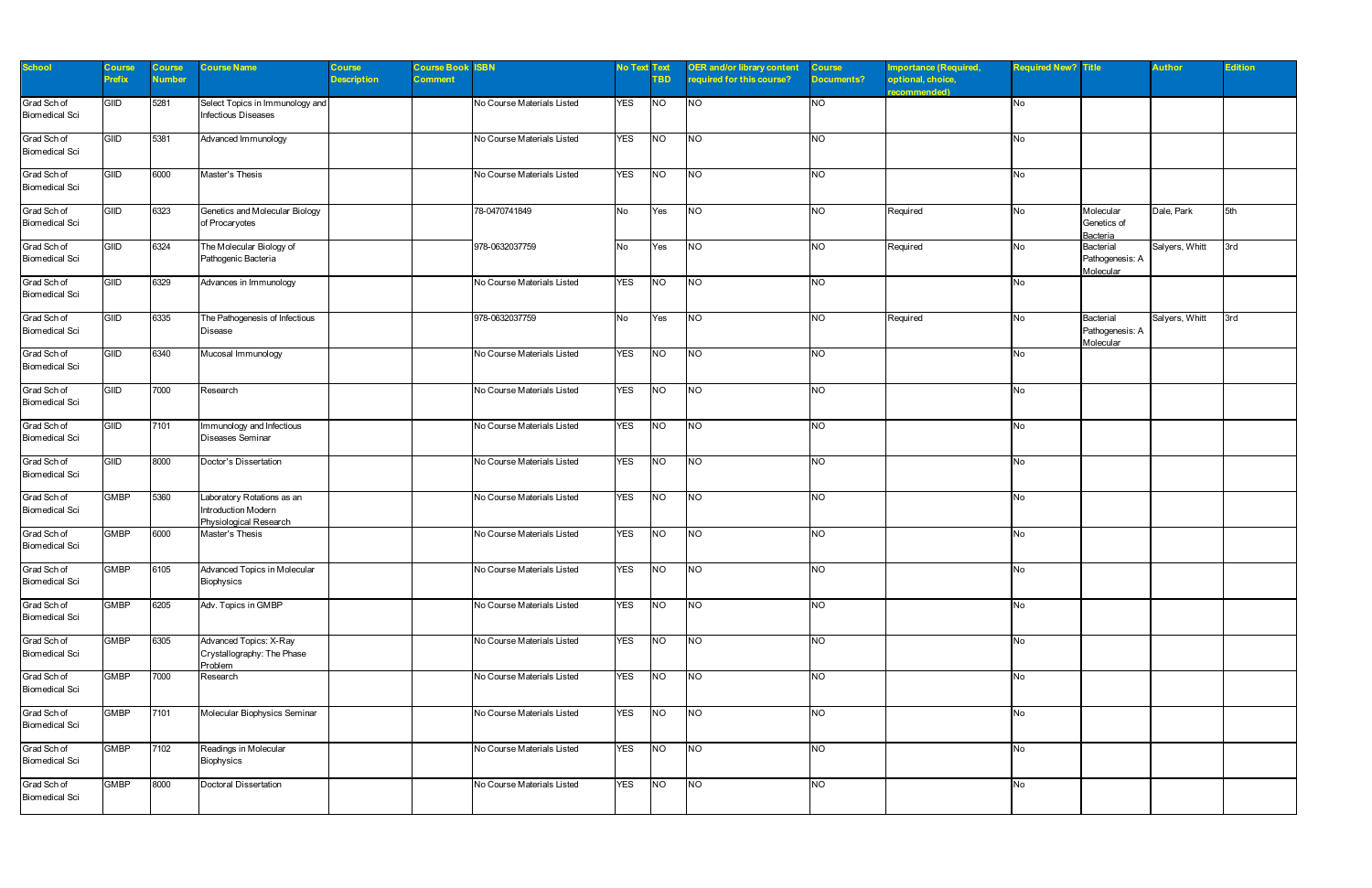| <b>School</b>                        | Course<br><b>Prefix</b> | <b>Course</b><br><b>Number</b> | <b>Course Name</b>                                 | Course<br><b>Description</b> | <b>Course Book ISBN</b><br>Comment |                                                 | <b>No Text Text</b> | <b>TBD</b>     | <b>OER</b> and/or library content<br>required for this course? | <b>Course</b><br>Documents? | <b>Importance (Required,</b><br>optional, choice,<br>recommended) | <b>Required New? Title</b> |                                             | <b>Author</b>                  | <b>Edition</b> |
|--------------------------------------|-------------------------|--------------------------------|----------------------------------------------------|------------------------------|------------------------------------|-------------------------------------------------|---------------------|----------------|----------------------------------------------------------------|-----------------------------|-------------------------------------------------------------------|----------------------------|---------------------------------------------|--------------------------------|----------------|
| Grad Sch of<br><b>Biomedical Sci</b> | <b>GMDS</b>             | 5001                           | Graduate Human Anatomy                             |                              |                                    | 9781496347213                                   | <b>No</b>           | Yes            | <b>NO</b>                                                      | <b>NO</b>                   | Required                                                          | <b>No</b>                  | Clinically<br>Oriented<br>Anatomy           | Moore, Dalley                  | 8th            |
|                                      |                         |                                |                                                    |                              |                                    | 9781496383907                                   |                     |                |                                                                |                             | Required                                                          | no                         | Langman's<br>Meidcal<br>Embryology          | Sadler                         | 14th           |
|                                      |                         |                                |                                                    |                              |                                    | 9780323393225                                   |                     |                |                                                                |                             | Recommended                                                       | No                         | Atlas of Human<br>Anatomy                   | Netter                         | 7th            |
|                                      |                         |                                |                                                    |                              |                                    | 9781496320421                                   |                     |                |                                                                |                             | Recommended                                                       | No                         | Color Atlas of<br>Anatomy                   | Rohen et all                   | 8th            |
|                                      |                         |                                |                                                    |                              |                                    | ISBN: 9781626232525 Ebook ISBN:<br>978162632532 |                     |                |                                                                |                             | Recommended                                                       | No                         | Atlas of Anatomy Gilroy,                    | MacPherson,<br>Schuenke,       | 3rd            |
| Grad Sch of<br><b>Biomedical Sci</b> | <b>GMDS</b>             | 5002                           | Graduate Cell and Tissue Biology                   |                              |                                    | 9781496383426                                   | <b>No</b>           | Yes            | <b>NO</b>                                                      | <b>NO</b>                   | Required                                                          | No                         | Histology: A Text Pawlina<br>& Atlas        |                                | 8th            |
|                                      |                         |                                |                                                    |                              |                                    | 9780323296168                                   |                     |                |                                                                |                             | Required                                                          | No                         | Principles of<br>Medical<br>Biochemistry    | Meisenberg &<br>Simmons        | 4th            |
|                                      |                         |                                |                                                    |                              |                                    | 9780702047473                                   |                     |                |                                                                |                             | Required                                                          |                            | Wheater's<br>Functional<br>Histology        | Young, O'Dowd, 6th<br>Woodford |                |
|                                      |                         |                                |                                                    |                              |                                    | 9780393680362                                   |                     |                |                                                                |                             | Required                                                          |                            | <b>Essential Cell</b><br>Biology            | <b>Bruce Alberts</b>           | 4th            |
|                                      |                         |                                |                                                    |                              |                                    | 9780323068871                                   |                     |                |                                                                |                             | Recommended                                                       |                            | Rapid Review<br>Biochemistry                | Pelley and Goljan 3rd          |                |
|                                      |                         |                                |                                                    |                              |                                    | 9780323074469                                   |                     |                |                                                                |                             | Recommended                                                       |                            | Elsevier's<br>Integrated<br>Review          | Pelley                         | 2nd            |
| Grad Sch of<br><b>Biomedical Sci</b> | <b>GPSC</b>             | 5101                           | Topics in Pharmaceutical<br>Sciences               |                              |                                    | No Course Materials Listed                      | <b>YES</b>          | <b>NO</b>      | <b>NO</b>                                                      | <b>NO</b>                   |                                                                   | No                         |                                             |                                |                |
| Grad Sch of<br><b>Biomedical Sci</b> | <b>GPSC</b>             | 5230                           | Experimental Design and<br><b>Biostatistics</b>    |                              |                                    | No Course Materials Listed                      | <b>YES</b>          | <b>NO</b>      | NO                                                             | <b>NO</b>                   |                                                                   | No                         |                                             |                                |                |
| Grad Sch of<br><b>Biomedical Sci</b> | <b>GPSC</b>             | 5301                           | Topics in Pharmaceutical<br>Sciences               |                              |                                    | No Course Materials Listed                      | <b>YES</b>          | <b>NO</b>      | <b>NO</b>                                                      | <b>NO</b>                   |                                                                   | No                         |                                             |                                |                |
| Grad Sch of<br><b>Biomedical Sci</b> | <b>GPSC</b>             | 5307                           | <b>Pharmaceutical Sciences</b><br>Research Methods |                              |                                    | No Course Materials Listed                      | <b>YES</b>          | N <sub>O</sub> | N                                                              | <b>NO</b>                   |                                                                   | No                         |                                             |                                |                |
| Grad Sch of<br><b>Biomedical Sci</b> | <b>GPSC</b>             | 5375                           | Immunology                                         |                              |                                    | No Course Materials Listed                      | <b>YES</b>          | N              | N                                                              | <b>NO</b>                   |                                                                   | No                         |                                             |                                |                |
| Grad Sch of<br><b>Biomedical Sci</b> | <b>GPSC</b>             | 5410                           | General Biochemistry                               |                              |                                    | No Course Materials Listed                      | <b>YES</b>          | <b>NO</b>      | <b>NO</b>                                                      | <b>NO</b>                   |                                                                   | No                         |                                             |                                |                |
| Grad Sch of<br><b>Biomedical Sci</b> | <b>GPSC</b>             | 5435                           | Physiology-Based Pharmacology                      |                              |                                    | 978-0071624428                                  | <b>No</b>           | Yes            | <b>NO</b>                                                      | <b>NO</b>                   | Required                                                          | No                         | The<br>Pharmacological Gilman's<br>Basis of | Goodman &                      | 12th           |
|                                      |                         |                                |                                                    |                              |                                    | 978-1416045748                                  |                     |                |                                                                |                             | Required                                                          | No                         | Textbook of<br>Medical<br>Physiology        | Guyton & Hall                  | 12th           |
|                                      |                         |                                |                                                    |                              |                                    |                                                 |                     |                |                                                                |                             | Recommended                                                       |                            | Rang & Dale's<br>Pharmacology               | Rang & Dale                    | 8th            |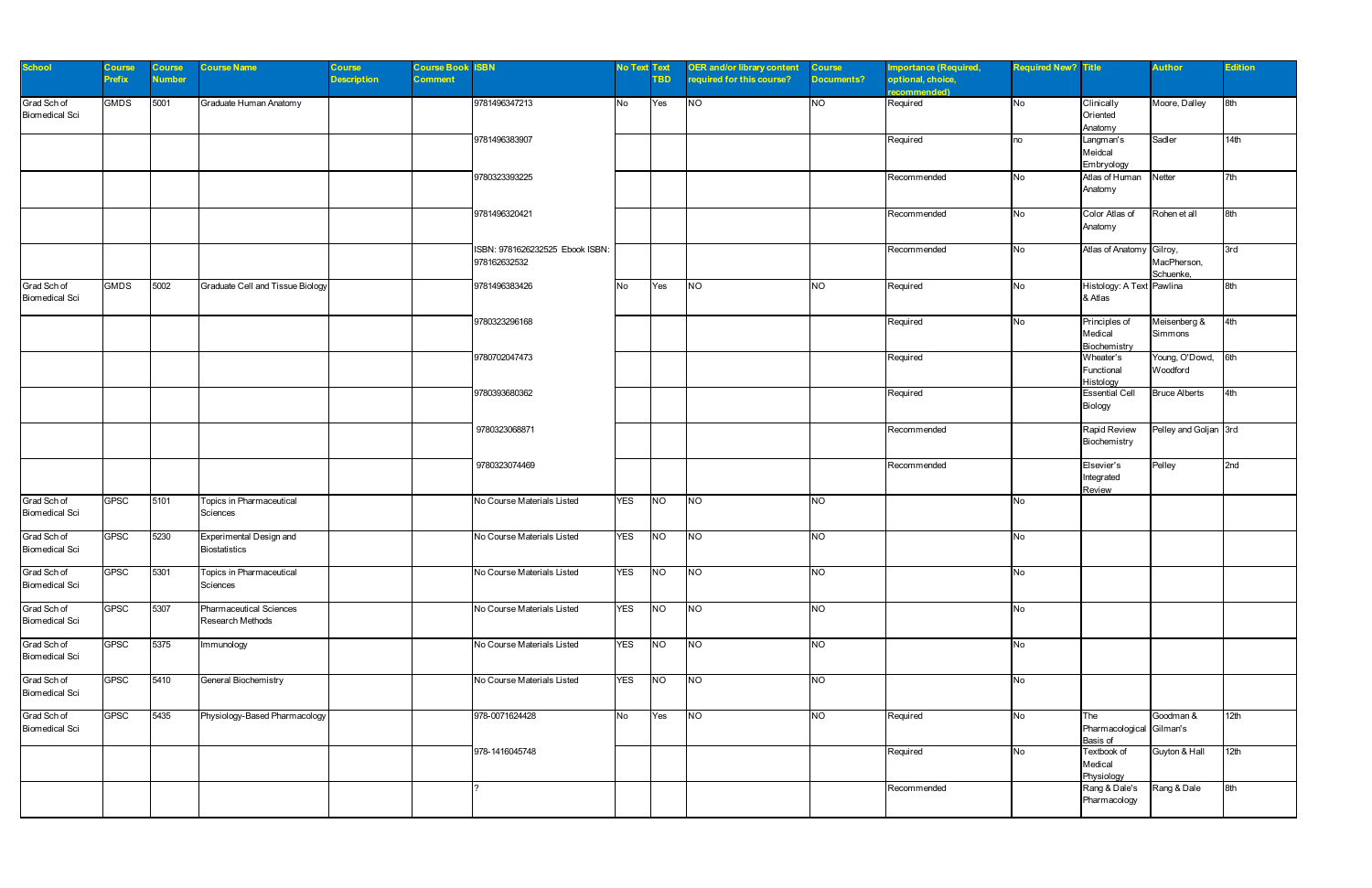| <b>School</b>                        | Course<br><b>Prefix</b> | Course<br><b>Number</b> | <b>Course Name</b>                                          | Course<br><b>Description</b> | <b>Course Book ISBN</b><br>Comment |                            | <b>No Text Text</b> | <b>TBD</b> | <b>OER and/or library content</b><br>required for this course? | <b>Course</b><br><b>Documents?</b> | Importance (Required,<br>optional, choice,<br>ecommended) | <b>Required New? Title</b> |                                                | <b>Author</b>                                            | <b>Edition</b> |
|--------------------------------------|-------------------------|-------------------------|-------------------------------------------------------------|------------------------------|------------------------------------|----------------------------|---------------------|------------|----------------------------------------------------------------|------------------------------------|-----------------------------------------------------------|----------------------------|------------------------------------------------|----------------------------------------------------------|----------------|
| Grad Sch of<br><b>Biomedical Sci</b> | <b>GPSC</b>             | 7000                    | Pharmaceutical Sciences<br>Research                         |                              |                                    | No Course Materials Listed | <b>YES</b>          | <b>NO</b>  | <b>NO</b>                                                      | <b>NO</b>                          |                                                           | No                         |                                                |                                                          |                |
| Grad Sch of<br><b>Biomedical Sci</b> | <b>GPSC</b>             | 7101                    | Pharmaceutical Sciences<br>Seminar                          |                              |                                    | No Course Materials Listed | <b>YES</b>          | <b>NO</b>  | <b>NO</b>                                                      | <b>NO</b>                          |                                                           | No                         |                                                |                                                          |                |
| Grad Sch of<br><b>Biomedical Sci</b> | <b>GPSC</b>             | 8000                    | Doctoral Dissertation                                       |                              |                                    | No Course Materials Listed | <b>YES</b>          | NO         | <b>NO</b>                                                      | <b>NO</b>                          |                                                           | No                         |                                                |                                                          |                |
| Grad Sch of<br><b>Biomedical Sci</b> | <b>GSBS</b>             | 5000                    | Interprofessional Collaborative<br>Practice                 |                              |                                    | No Course Materials Listed | <b>YES</b>          | <b>NO</b>  | <b>NO</b>                                                      | <b>NO</b>                          |                                                           | No                         |                                                |                                                          |                |
| Grad Sch of<br><b>Biomedical Sci</b> | <b>GSBS</b>             | 5098                    | Techniques in Biomedical<br>Research                        |                              |                                    | No Course Materials Listed | <b>YES</b>          | <b>NO</b>  | <b>NO</b>                                                      | <b>NO</b>                          |                                                           | No                         |                                                |                                                          |                |
| Grad Sch of<br><b>Biomedical Sci</b> | <b>GSBS</b>             | 5099                    | Special Topics of Physiology                                |                              |                                    | No Course Materials Listed | <b>YES</b>          | NO         | <b>NO</b>                                                      | <b>NO</b>                          |                                                           | No                         |                                                |                                                          |                |
| Grad Sch of<br><b>Biomedical Sci</b> | <b>GSBS</b>             | 5101                    | Responsible Conduct of<br>Research                          |                              |                                    | 978-1555816612             | <b>No</b>           | Yes        | NO                                                             | <b>NO</b>                          | Optional                                                  | <b>No</b>                  | Scientific<br>Integrity                        | Macrina                                                  | 4th            |
| Grad Sch of<br><b>Biomedical Sci</b> | <b>GSBS</b>             | 5174                    | Core IV: Biomedical Seminar<br>Series                       |                              |                                    | No Course Materials Listed | <b>YES</b>          | <b>NO</b>  | <b>NO</b>                                                      | <b>NO</b>                          |                                                           | No                         |                                                |                                                          |                |
| Grad Sch of<br><b>Biomedical Sci</b> | <b>GSBS</b>             | 5275                    | Core V: Introduction to<br><b>Biomedical Research</b>       |                              |                                    | No Course Materials Listed | <b>YES</b>          | N          | N                                                              | <b>NO</b>                          |                                                           | No                         |                                                |                                                          |                |
| Grad Sch of<br><b>Biomedical Sci</b> | <b>GSBS</b>             | 5311                    | <b>Health Information Resources</b><br>Management           |                              |                                    | No Course Materials Listed | <b>YES</b>          | <b>NO</b>  | <b>NO</b>                                                      | <b>NO</b>                          |                                                           | No                         |                                                |                                                          |                |
| Grad Sch of<br><b>Biomedical Sci</b> | <b>GSBS</b>             | 5319                    | Seminar in Current Topics of<br><b>Information Sciences</b> |                              |                                    | No Course Materials Listed | <b>YES</b>          | <b>NO</b>  | <b>NO</b>                                                      | <b>NO</b>                          |                                                           | No                         |                                                |                                                          |                |
| Grad Sch of<br><b>Biomedical Sci</b> | <b>GSBS</b>             | 5372                    | Core II: Cells                                              |                              |                                    | 978-0815345244             | <b>No</b>           | Yes        | <b>NO</b>                                                      | <b>NO</b>                          | Required                                                  | No                         | Molecular<br>Biology of the<br>Cell            | Alberts, Johnson, 6th<br>Lewis, Raff,<br>Roberts, Walter |                |
| Grad Sch of<br><b>Biomedical Sci</b> | <b>GSBS</b>             | 5373                    | Core III: Genes                                             |                              |                                    | 978-1259700903             | <b>No</b>           | Yes        | <b>NO</b>                                                      | <b>NO</b>                          | Required                                                  | No                         | Genetics: From<br>Genes to<br>Genomes          | Hartwell, Hood,<br>Goldberg,<br>Reynolds, Silver         | 6th            |
|                                      |                         |                         |                                                             |                              |                                    | 978-1464126109             |                     |            |                                                                |                                    | Optional                                                  |                            | Biochemistry,                                  | Berg, Tymoczko, 8th<br>Stryer                            |                |
|                                      |                         |                         |                                                             |                              |                                    | 978-0815345244             |                     |            |                                                                |                                    | Optional                                                  |                            | Molecular<br>Biology of the<br>Cell            | Alberts, Johnson, 6th<br>Lewis, Raff,<br>Roberts, Walter |                |
| Grad Sch of<br><b>Biomedical Sci</b> | <b>GSBS</b>             | 5471                    | Core I: Molecules                                           |                              |                                    | 978-1464126109             | <b>No</b>           | Yes        | <b>NO</b>                                                      | <b>NO</b>                          | Required                                                  | No                         | Biochemistry,                                  | Berg, Tymoczko, 6th<br><b>Stryer</b>                     |                |
| Grad Sch of<br><b>Biomedical Sci</b> | <b>SSPH</b>             | 5090                    | Integrated Learning Experience-<br>Extended                 |                              |                                    | No Course Materials Listed | <b>YES</b>          | <b>NO</b>  | N                                                              | <b>NO</b>                          |                                                           | No                         |                                                |                                                          |                |
| Grad Sch of<br><b>Biomedical Sci</b> | <b>GSPH</b>             | 5099                    | Independent Study                                           |                              |                                    | No Course Materials Listed | <b>YES</b>          | <b>NO</b>  | N                                                              | <b>NO</b>                          |                                                           | No                         |                                                |                                                          |                |
| Grad Sch of<br><b>Biomedical Sci</b> | <b>GSPH</b>             | 5304                    | Introduction to Social and<br><b>Behavioral Sciences</b>    |                              |                                    | 978-0008628980             | <b>No</b>           | Yes        | <b>NO</b>                                                      | <b>NO</b>                          | Required                                                  | <b>No</b>                  | and Health<br>Behavior:                        | Health Education Glanz and Rimer 5th                     |                |
| Grad Sch of<br><b>Biomedical Sci</b> | <b>GSPH</b>             | 5311                    | Introduction to Biostatistics                               |                              |                                    | 978-1305268920             | <b>No</b>           | Yes        | <b>NO</b>                                                      | <b>NO</b>                          | Required                                                  | No                         | Fundamentals of Rosner<br><b>Biostatistics</b> |                                                          | 8th            |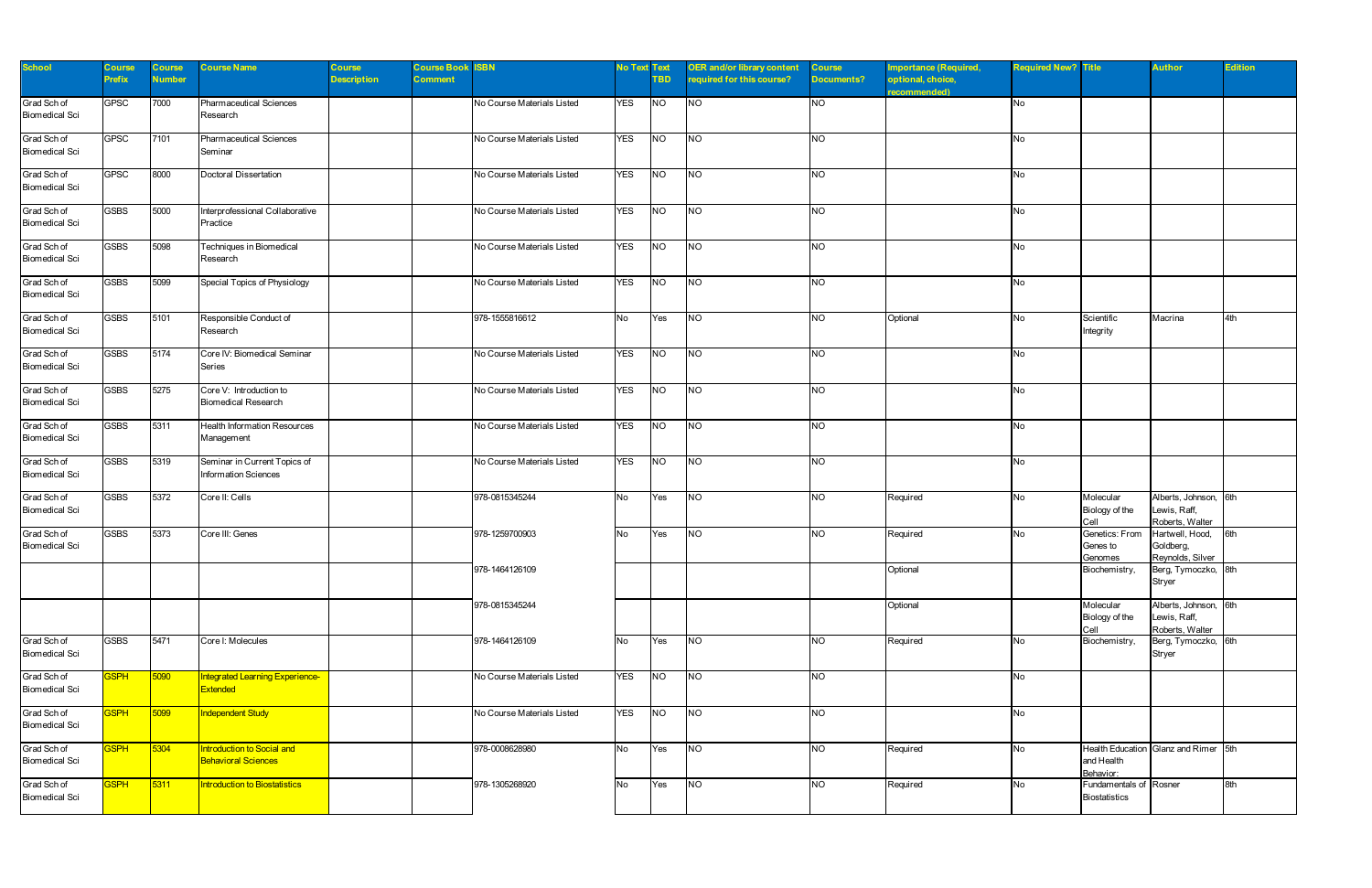| <b>School</b>                        | Course<br><b>Prefix</b> | <b>Course</b><br><b>Number</b> | <b>Course Name</b>                                                                     | <b>Course</b><br><b>Description</b> | <b>Course Book</b><br>Comment | <b>ISBN</b>                | <b>No Text Text</b> | TBD.      | <b>OER and/or library content</b><br>required for this course? | <b>Course</b><br>Documents? | mportance (Required,<br>optional, choice,<br>ecommended) | <b>Required New?</b> Title |                                                         | <b>Author</b>                     | <b>Edition</b> |
|--------------------------------------|-------------------------|--------------------------------|----------------------------------------------------------------------------------------|-------------------------------------|-------------------------------|----------------------------|---------------------|-----------|----------------------------------------------------------------|-----------------------------|----------------------------------------------------------|----------------------------|---------------------------------------------------------|-----------------------------------|----------------|
| Grad Sch of<br><b>Biomedical Sci</b> | <b>SSPH</b>             | 5313                           | Introduction to Public Health                                                          |                                     |                               | 978-1284089233             | <b>No</b>           | Yes       | NO                                                             | <b>NO</b>                   | Required                                                 | No                         | Introduction to<br>Public Health                        | Mary Jane<br>Schneider            | 5th            |
| Grad Sch of<br><b>Biomedical Sci</b> | <b>GSPH</b>             | 5315                           | Organizational Leadership and<br>Management                                            |                                     |                               | 978-0763742911             | <b>No</b>           | Yes       | <b>NO</b>                                                      | NO.                         | Required                                                 | No                         | <b>Essentials of</b><br>Management and<br>Leadership in | Burke & Friedman 2011             |                |
|                                      |                         |                                |                                                                                        |                                     |                               | 978-0471178071             |                     |           |                                                                |                             |                                                          |                            | Judgement in<br>Managerial<br><b>Decision Making</b>    | Bazerman                          | 4th            |
| Grad Sch of<br><b>Biomedical Sci</b> | <b>GSPH</b>             | 5316                           | Responsible Conduct of<br><b>Research and Communication in</b><br><b>Public Health</b> |                                     |                               | No Course Materials Listed | Yes                 | <b>No</b> | <b>NO</b>                                                      | <b>NO</b>                   |                                                          | No                         |                                                         |                                   |                |
| Grad Sch of<br><b>Biomedical Sci</b> | <b>GSPH</b>             | 5319                           | <b>Applied Practice Experience</b>                                                     |                                     |                               | No Course Materials Listed | Yes                 | <b>No</b> | <b>NO</b>                                                      | <b>NO</b>                   |                                                          | No                         |                                                         |                                   |                |
| Grad Sch of<br><b>Biomedical Sci</b> | <b>SSPH</b>             | 5329                           | <b>Issues in Rural Health</b>                                                          |                                     |                               | 978-0826108944             | <b>No</b>           | Yes       | <b>NO</b>                                                      | <b>NO</b>                   | Required                                                 | No                         | <b>Rural Public</b><br>Health: Best<br>Practices and    | Warren &<br>Smalley               | 1st            |
| Grad Sch of<br><b>Biomedical Sci</b> | <b>GSPH</b>             | 5330                           | <b>Toxicology and Public Health</b>                                                    |                                     |                               | ??                         | Yes                 | no        | NO                                                             | <b>NO</b>                   |                                                          | No                         | Principles and<br>Practice of<br>Toxicology n           | Richards &<br>Bourgeois           | 2nd            |
|                                      |                         |                                |                                                                                        |                                     |                               | ??                         |                     |           |                                                                |                             |                                                          |                            | The Radium<br>Girls: The Dark<br>Story of               | Moore                             |                |
| Grad Sch of<br><b>Biomedical Sci</b> | <b>SSPH</b>             | 5360                           | Comparative Effectiveness &<br><b>Quality Improvement of Public</b><br>Healthcare      |                                     |                               | 978-0763795368             | <b>No</b>           | Yes       | <b>NO</b>                                                      | <b>NO</b>                   | Required                                                 | No                         | Implementing<br>Continuous<br>Quality                   | McLaughlin,<br>Johnson, Sollecito | 1st            |
|                                      |                         |                                |                                                                                        |                                     |                               | 978-0199986040             |                     |           |                                                                |                             | Required                                                 | no                         | Comparative<br>Effectiveness<br>Research                | Rogers                            | 1st            |
|                                      |                         |                                |                                                                                        |                                     |                               | 978-0805095159             |                     |           |                                                                |                             | Required                                                 | no                         | Being Mortal:<br>Medicine and<br>What Matters in        | Gawande                           |                |
| Grad Sch of<br><b>Biomedical Sci</b> | <b>GSPH</b>             | 5388                           | Special Topics                                                                         |                                     |                               | No Course Materials Listed | ves                 | Yes       | NO                                                             | <b>NO</b>                   |                                                          | No                         |                                                         |                                   |                |
| Grad Sch of<br><b>Biomedical Sci</b> | <b>SSPH</b>             | 5399                           | ntegrated Learning Experience                                                          |                                     |                               | No Course Materials Listed | ves                 | Yes       | NO                                                             | <b>NO</b>                   |                                                          | No                         |                                                         |                                   |                |
| Grad Sch of<br><b>Biomedical Sci</b> | GSPO                    | 5099                           | <b>Indepdent Study</b>                                                                 |                                     |                               | No Course Materials Listed | No                  | Yes       | <b>NO</b>                                                      | <b>NO</b>                   |                                                          | No                         |                                                         |                                   |                |
| Grad Sch of<br><b>Biomedical Sci</b> | <b>GSPO</b>             | 5304                           | Introduction to Social and<br><b>Behavioral Sciences</b>                               |                                     |                               | No Course Materials Listed | <b>No</b>           | Yes       | <b>NO</b>                                                      | <b>NO</b>                   |                                                          | No                         |                                                         |                                   |                |
| Grad Sch of<br><b>Biomedical Sci</b> | <b>GSPO</b>             | 5311                           | <b>Introduction to Biostatistics</b>                                                   |                                     |                               | No Course Materials Listed | <b>No</b>           | Yes       | <b>NO</b>                                                      | NO                          |                                                          | No                         |                                                         |                                   |                |
| Grad Sch of<br><b>Biomedical Sci</b> | <b>GSPO</b>             | 5313                           | Introduction to Public Health                                                          |                                     |                               | No Course Materials Listed | <b>No</b>           | Yes       | N                                                              | <b>NO</b>                   |                                                          | No                         |                                                         |                                   |                |
| Grad Sch of<br><b>Biomedical Sci</b> | <b>GSPO</b>             | 5315                           | Organizational Leadership and<br>Management                                            |                                     |                               | No Course Materials Listed | <b>No</b>           | Yes       | <b>NO</b>                                                      | <b>NO</b>                   |                                                          | No                         |                                                         |                                   |                |
| Grad Sch of<br><b>Biomedical Sci</b> | <b>GSPO</b>             | 5316                           | <b>Responsible Conduct of</b><br>Research and Communication in<br><b>Public Health</b> |                                     |                               | No Course Materials Listed | <b>No</b>           | Yes       | <b>NO</b>                                                      | NO                          |                                                          | No                         |                                                         |                                   |                |
| Grad Sch of<br><b>Biomedical Sci</b> | <b>GSPO</b>             | 5319                           | <b>Applied Practice Experience</b>                                                     |                                     |                               | No Course Materials Listed | <b>No</b>           | Yes       | N                                                              | <b>NO</b>                   |                                                          | No                         |                                                         |                                   |                |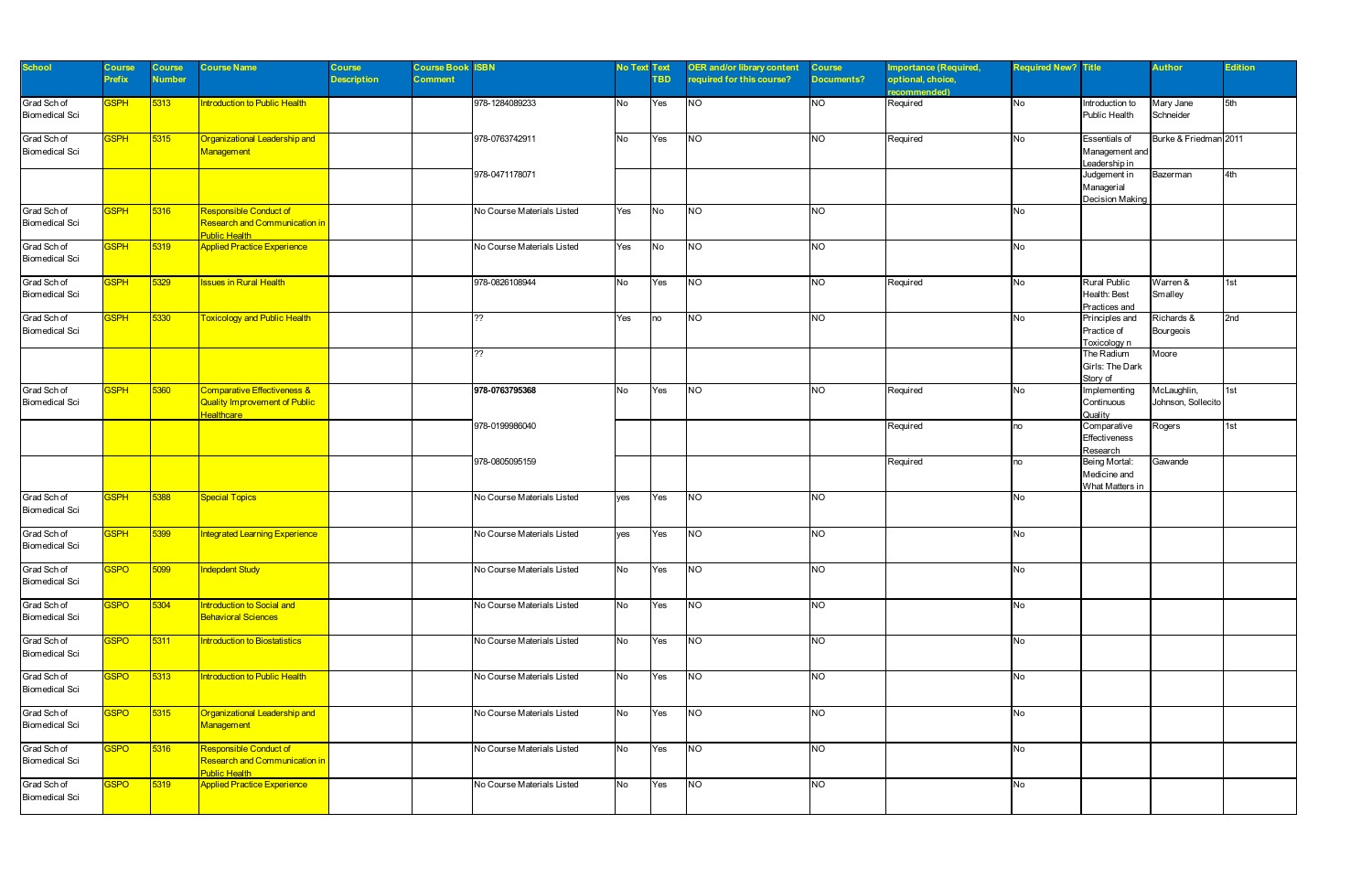| <b>School</b>                        | <b>Course</b><br><b>Prefix</b> | Course<br><b>Number</b> | <b>Course Name</b>                                                                | Course<br><b>Description</b> | <b>Course Book</b><br><b>Comment</b> | <b>ISBN</b>                | <b>No Text Text</b> | <b>TBD</b> | <b>OER and/or library content</b><br>equired for this course? | <b>Course</b><br><b>Documents?</b> | mportance (Required,<br>optional, choice,<br>recommended) | <b>Required New? Title</b> |                                               | <b>Author</b>                      | <b>Edition</b> |
|--------------------------------------|--------------------------------|-------------------------|-----------------------------------------------------------------------------------|------------------------------|--------------------------------------|----------------------------|---------------------|------------|---------------------------------------------------------------|------------------------------------|-----------------------------------------------------------|----------------------------|-----------------------------------------------|------------------------------------|----------------|
| Grad Sch of<br><b>Biomedical Sci</b> | <b>SPO</b>                     | 5329                    | <b>Issues in Rural Health</b>                                                     |                              |                                      | No Course Materials Listed | <b>No</b>           | Yes        | NO                                                            | <b>NO</b>                          |                                                           | No.                        |                                               |                                    |                |
| Grad Sch of<br><b>Biomedical Sci</b> | <b>SSPO</b>                    | 5330                    | <b>Toxicology and Public Health</b>                                               |                              |                                      | No Course Materials Listed | <b>No</b>           | Yes        | <b>NO</b>                                                     | <b>NO</b>                          |                                                           | No                         |                                               |                                    |                |
| Grad Sch of<br><b>Biomedical Sci</b> | <b>GSPO</b>                    | 5360                    | Comparative Effectiveness &<br>Quality Improvement of Public<br><b>Healthcare</b> |                              |                                      | No Course Materials Listed | No.                 | Yes        | <b>NO</b>                                                     | <b>NO</b>                          |                                                           | No.                        |                                               |                                    |                |
| Grad Sch of<br><b>Biomedical Sci</b> | <b>SSPO</b>                    | 5388                    | <b>Environmental Epidemiology</b>                                                 |                              |                                      | No Course Materials Listed | <b>No</b>           | Yes        | <b>NO</b>                                                     | <b>NO</b>                          |                                                           | No                         |                                               |                                    |                |
| Grad Sch of<br><b>Biomedical Sci</b> | <b>GSPO</b>                    | 5399                    | Integrated Learning Experience                                                    |                              |                                      | No Course Materials Listed | Yes                 | <b>No</b>  | <b>NO</b>                                                     | <b>NO</b>                          |                                                           | No                         |                                               |                                    |                |
| Grad Sch of<br><b>Biomedical Sci</b> | <b>GTNP</b>                    | 5225                    | Techniques in Translational<br>Neuroscience and<br>Pharmacological Research       |                              |                                      | No Course Materials Listed | Yes                 | <b>No</b>  | NO                                                            | <b>NO</b>                          |                                                           | No                         |                                               |                                    |                |
| Grad Sch of<br><b>Biomedical Sci</b> | <b>GTNP</b>                    | 5312                    | Medical Pharmacology I                                                            |                              |                                      | 978-0071825054             | <b>No</b>           | Yes        | <b>NO</b>                                                     | NO.                                | Required                                                  | <b>No</b>                  | Basic and<br>Clinical<br>Pharmacology         | Katzung, Masters, 13th<br>Trevor   |                |
|                                      |                                |                         |                                                                                   |                              |                                      | 978-0071624428             |                     |            |                                                               |                                    | Recommended                                               | no                         | Goodman's &<br>Gilman's The<br>Pharmacologica | Brunton, Chabner, 12th<br>Knollman |                |
| Grad Sch of<br><b>Biomedical Sci</b> | <b>GTNP</b>                    | 7000                    | Research                                                                          |                              |                                      | No Course Materials Listed | Yes                 | no         | NO                                                            | <b>NO</b>                          |                                                           | No                         |                                               |                                    |                |
| Grad Sch of<br><b>Biomedical Sci</b> | <b>GTNP</b>                    | 7101                    | Translational Neuroscience and<br>Pharmacology Seminar                            |                              |                                      | No Course Materials Listed | ves                 | no         | <b>NO</b>                                                     | <b>NO</b>                          |                                                           | No                         |                                               |                                    |                |
| Grad Sch of<br><b>Biomedical Sci</b> | <b>GTNP</b>                    | 7102                    | Readings in Pharmacology                                                          |                              |                                      | No Course Materials Listed | ves                 | <b>no</b>  | <b>NO</b>                                                     | <b>NO</b>                          |                                                           | No                         |                                               |                                    |                |
| Grad Sch of<br><b>Biomedical Sci</b> | <b>GTNP</b>                    | 8000                    | Doctoral Dissertation                                                             |                              |                                      | No Course Materials Listed | ves                 | no         | <b>NO</b>                                                     | <b>NO</b>                          |                                                           | No                         |                                               |                                    |                |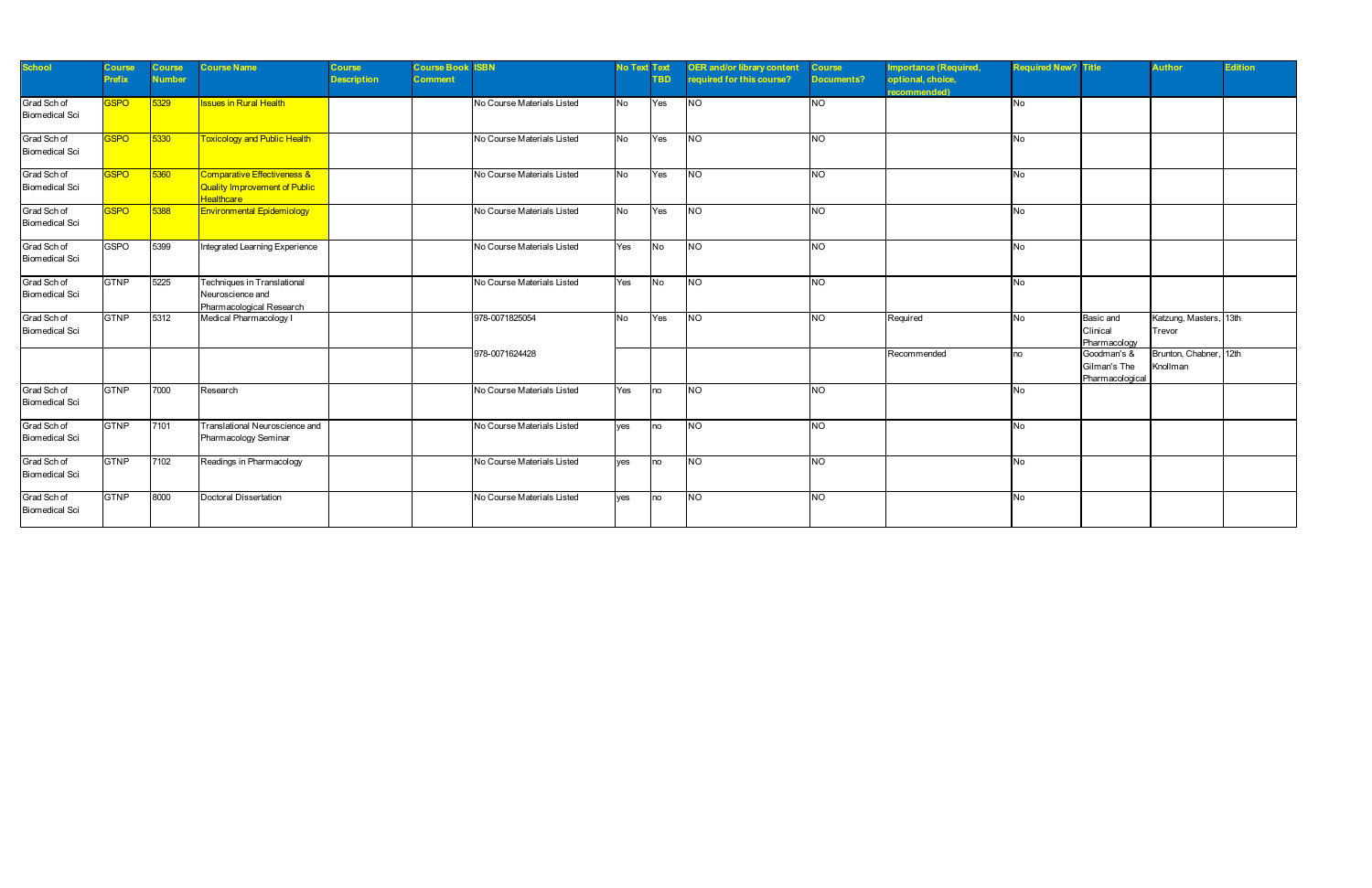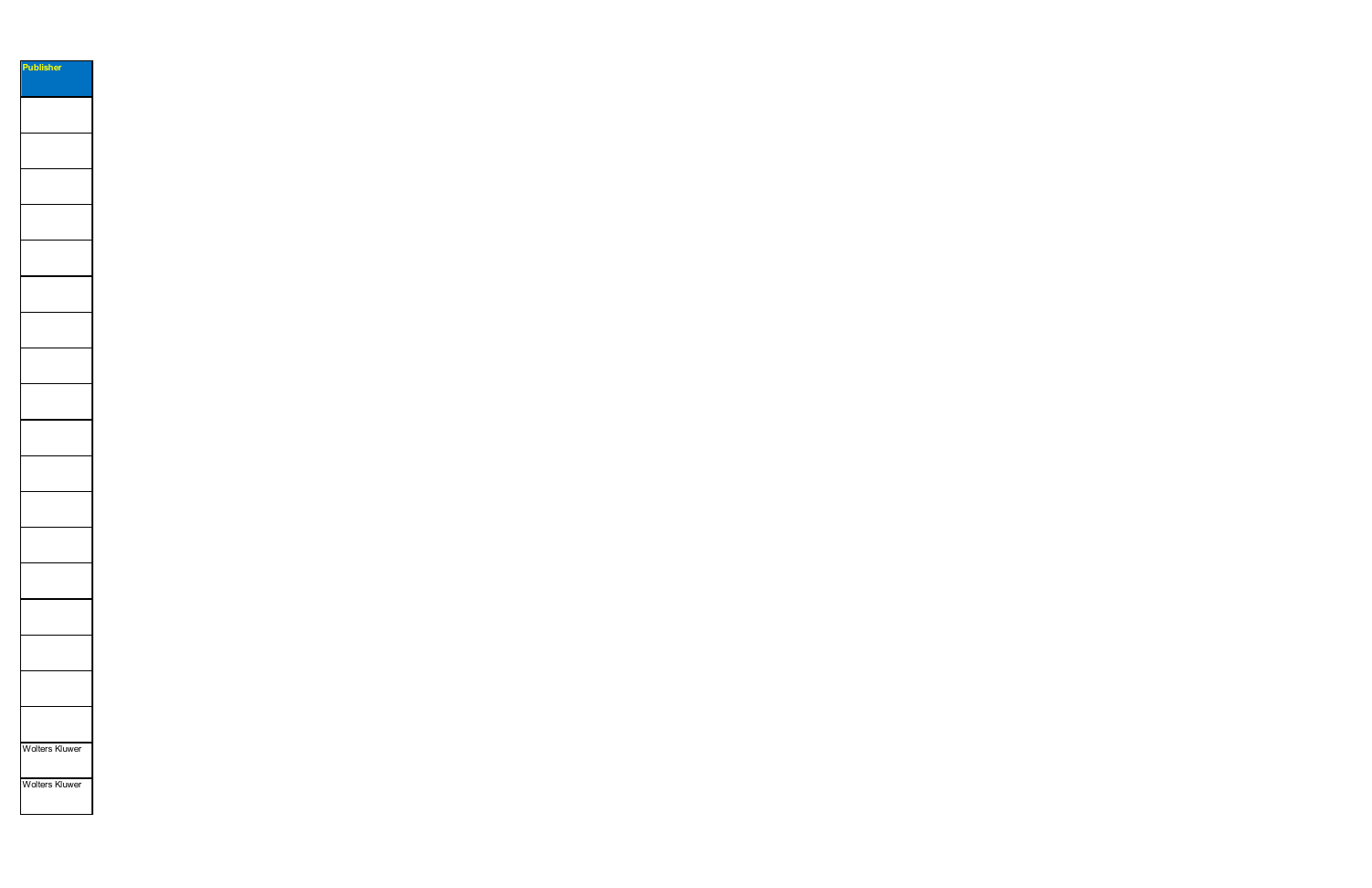| <b>Publisher</b>                    |
|-------------------------------------|
| Elsevier                            |
| Wolters Kluwer                      |
| Thieme Medical<br>Publishers        |
| <b>Wolters Kluwer</b>               |
| Mosby/Elsevier                      |
| Elsevier                            |
| Garland Science                     |
| Elsevier                            |
| Elsevier                            |
|                                     |
|                                     |
|                                     |
| Sinauer<br>Associates               |
| Sinauer<br>Associates               |
| Lippincott<br>Williams &            |
| <b>Wilkins</b><br>Elsevier          |
| Lippincott<br>Williams &            |
| Wilkins<br>McGraw-Hill<br>Education |
| Pathoma                             |
|                                     |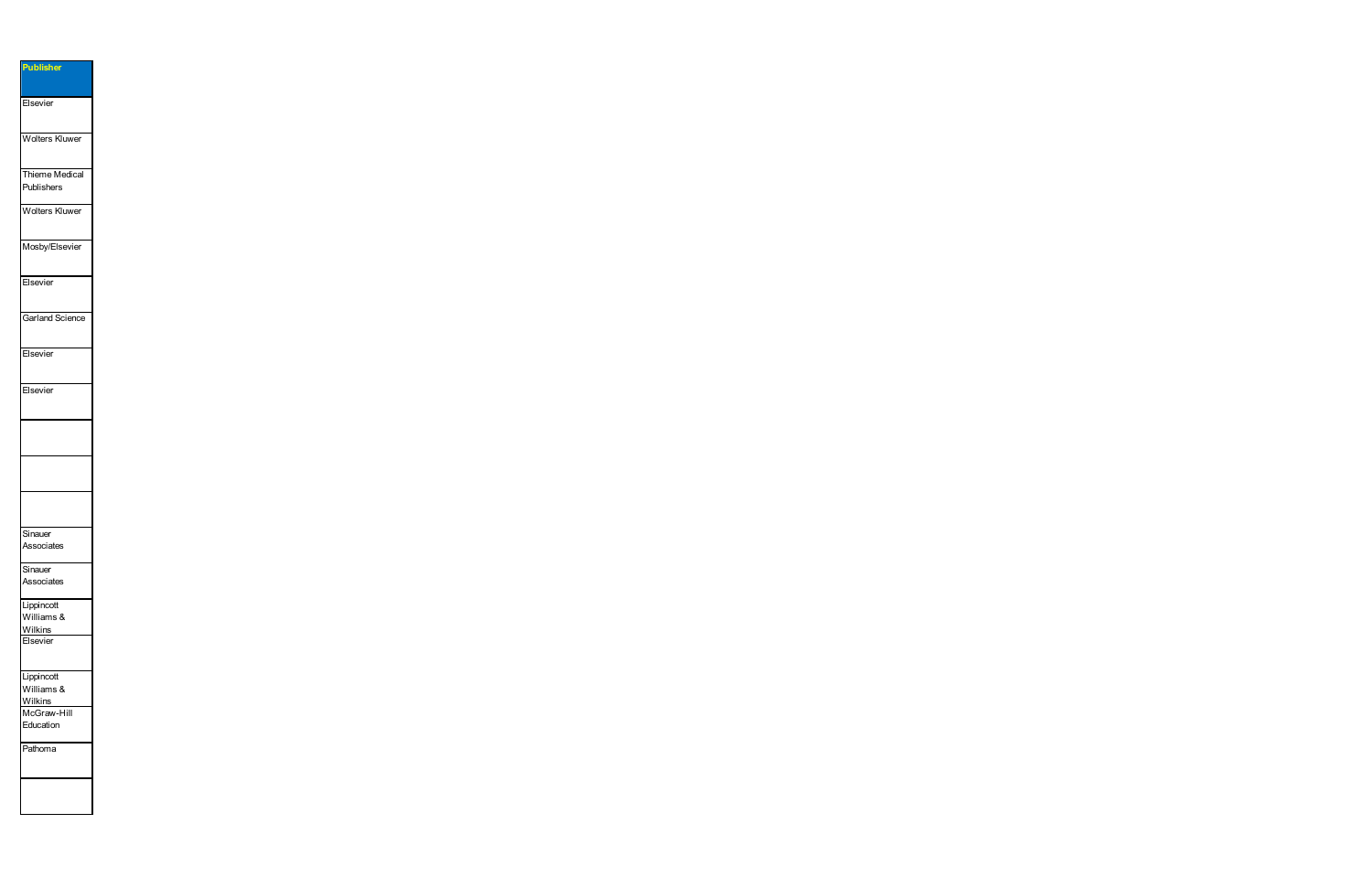| <b>Publisher</b> |
|------------------|
|                  |
|                  |
|                  |
|                  |
|                  |
|                  |
|                  |
|                  |
|                  |
|                  |
|                  |
|                  |
| Wiley & Sons     |
|                  |
|                  |
| <b>ASM Press</b> |
|                  |
|                  |
|                  |
|                  |
|                  |
| <b>ASM Press</b> |
|                  |
|                  |
|                  |
|                  |
|                  |
|                  |
|                  |
|                  |
|                  |
|                  |
|                  |
|                  |
|                  |
|                  |
|                  |
|                  |
|                  |
|                  |
|                  |
|                  |
|                  |
|                  |
|                  |
|                  |
|                  |
|                  |
|                  |
|                  |
|                  |
|                  |
|                  |
|                  |
|                  |
|                  |
|                  |
|                  |
|                  |
|                  |
|                  |
|                  |
|                  |
|                  |
|                  |
|                  |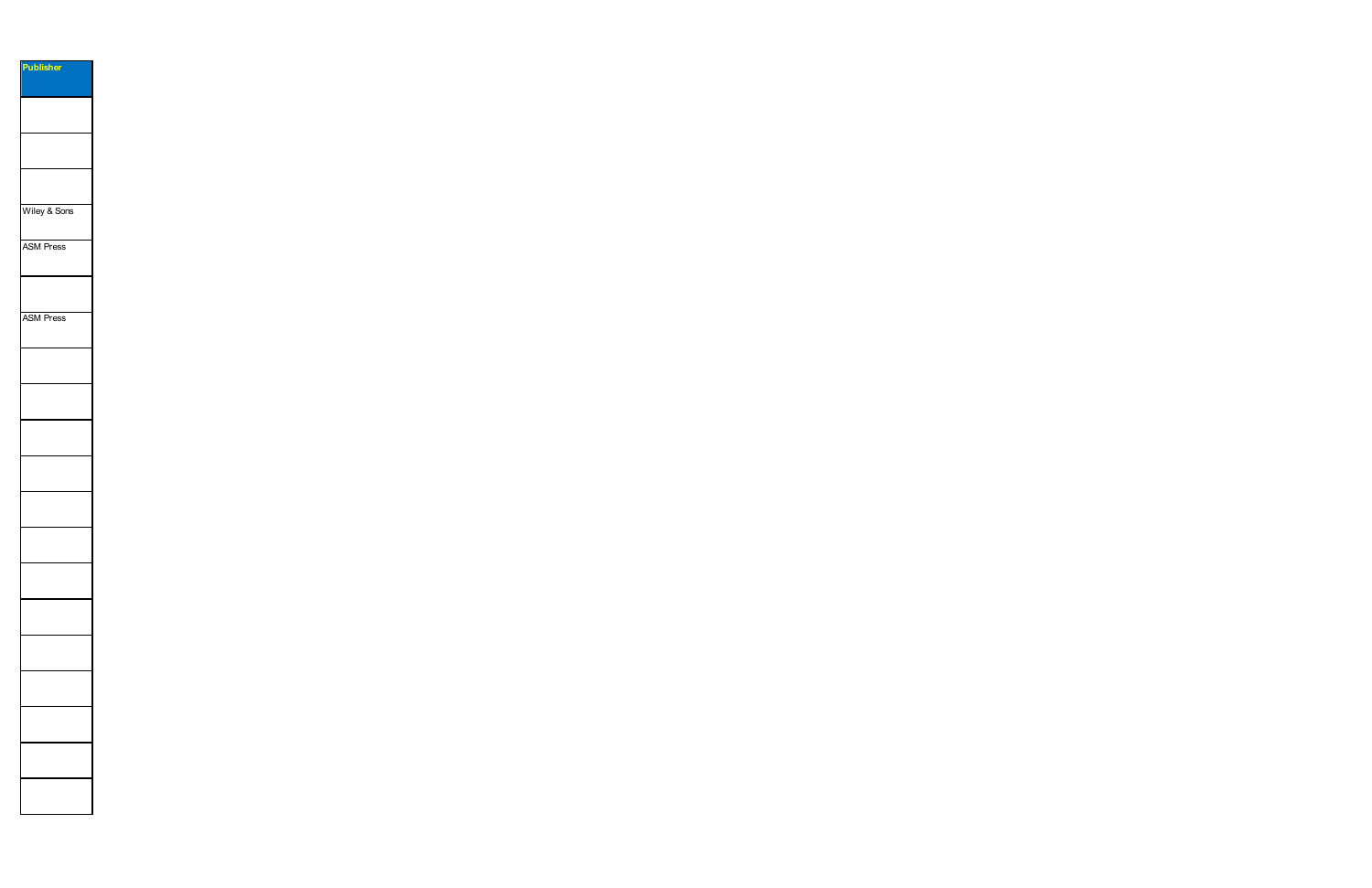**Publisher** Wolters Kluwer Wolters Kluwer Elsevier Wolters Kluwer Thieme Medical Publishers Wolters Kluwer Mosby/Elsevier Elsevier Garland Science Elsevier Elsevier McGraw Hill Sauders Elsevier Elsevier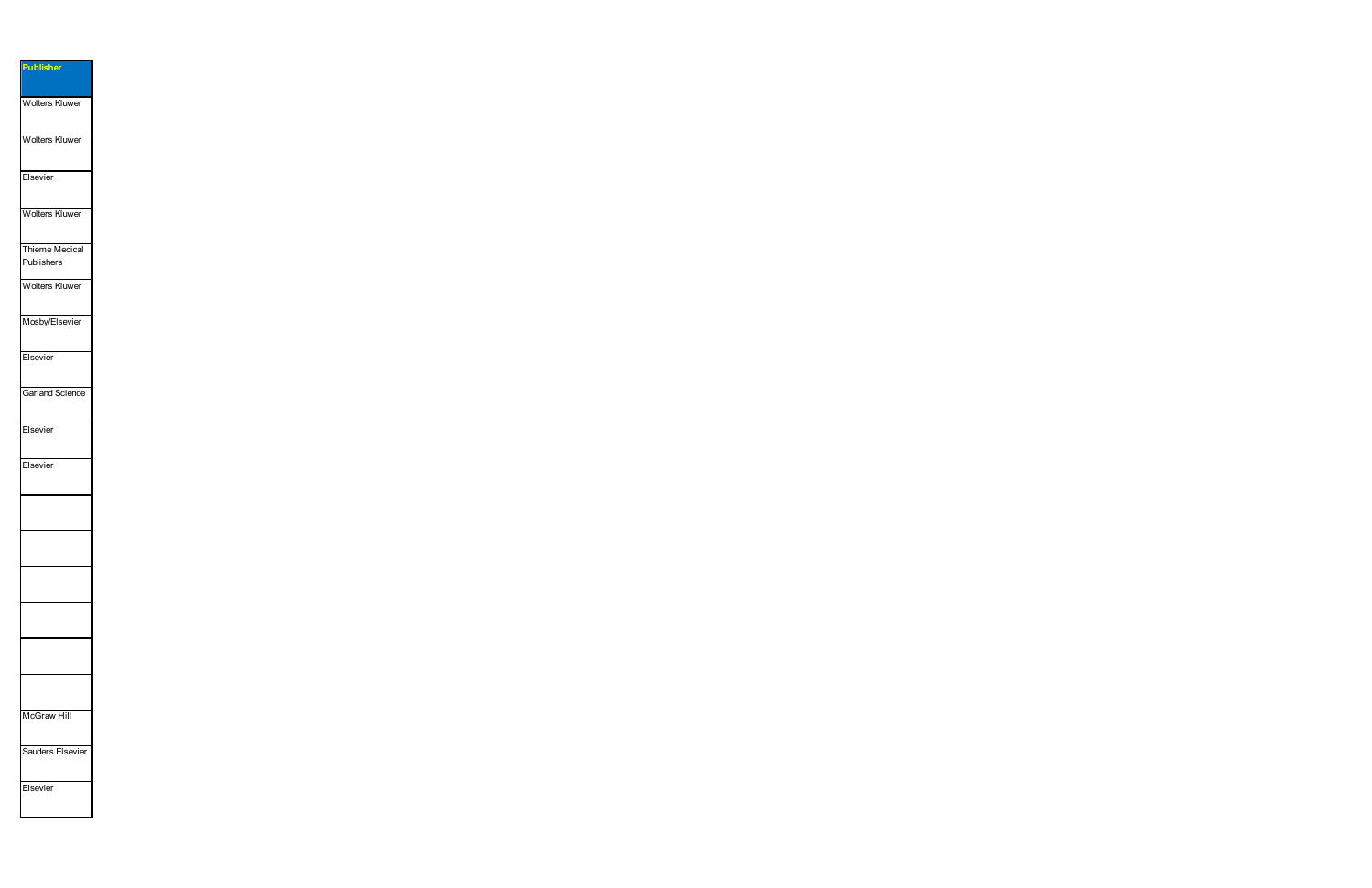| Publisher              |  |
|------------------------|--|
|                        |  |
|                        |  |
|                        |  |
|                        |  |
|                        |  |
|                        |  |
|                        |  |
|                        |  |
|                        |  |
|                        |  |
|                        |  |
|                        |  |
|                        |  |
|                        |  |
|                        |  |
|                        |  |
|                        |  |
|                        |  |
|                        |  |
|                        |  |
|                        |  |
|                        |  |
|                        |  |
| <b>ASM Press</b>       |  |
|                        |  |
|                        |  |
|                        |  |
|                        |  |
|                        |  |
|                        |  |
|                        |  |
|                        |  |
|                        |  |
|                        |  |
|                        |  |
|                        |  |
|                        |  |
|                        |  |
|                        |  |
|                        |  |
| <b>Garland Science</b> |  |
|                        |  |
|                        |  |
| McGraw Hill            |  |
|                        |  |
|                        |  |
|                        |  |
| WH Freeman &           |  |
| Company                |  |
|                        |  |
| <b>Garland Science</b> |  |
|                        |  |
|                        |  |
|                        |  |
| WH Freeman &           |  |
| Company                |  |
|                        |  |
|                        |  |
|                        |  |
|                        |  |
|                        |  |
|                        |  |
|                        |  |
|                        |  |
| Jossey-Bass            |  |
|                        |  |
|                        |  |

Cengage Learning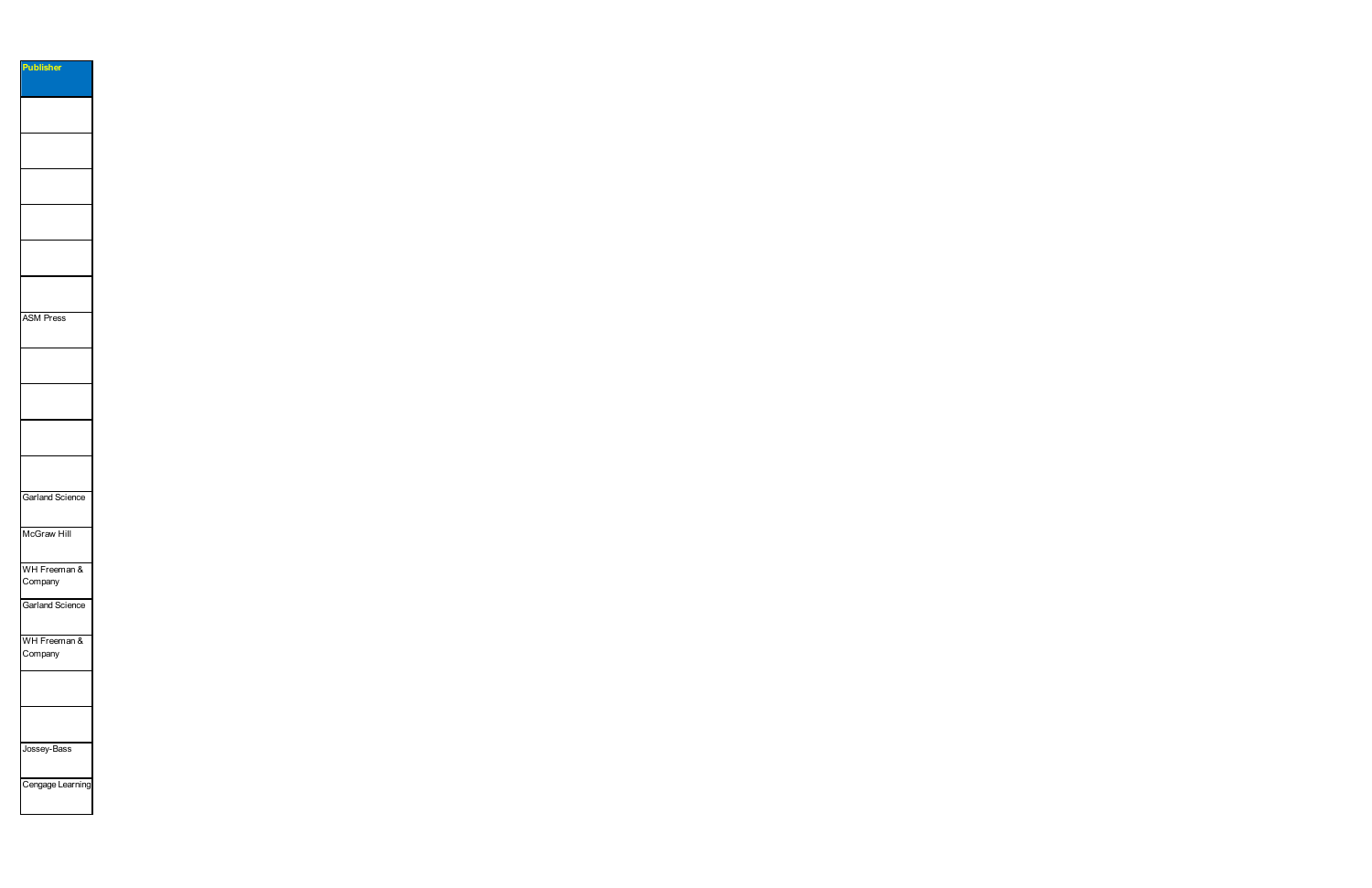| <b>Publisher</b>         |  |
|--------------------------|--|
|                          |  |
| Jones & Bartlett         |  |
| Learning                 |  |
|                          |  |
| Jones & Bartlett         |  |
| Learning                 |  |
|                          |  |
| Wiley                    |  |
|                          |  |
|                          |  |
|                          |  |
|                          |  |
|                          |  |
|                          |  |
|                          |  |
| Springer                 |  |
| Publishing               |  |
| Company                  |  |
|                          |  |
|                          |  |
|                          |  |
|                          |  |
|                          |  |
|                          |  |
| Jones & Bartlett         |  |
| Learning                 |  |
|                          |  |
| <b>Oxford University</b> |  |
| Press                    |  |
|                          |  |
| Picador                  |  |
|                          |  |
|                          |  |
|                          |  |
|                          |  |
|                          |  |
|                          |  |
|                          |  |
|                          |  |
|                          |  |
|                          |  |
|                          |  |
|                          |  |
|                          |  |
|                          |  |
|                          |  |
|                          |  |
|                          |  |
|                          |  |
|                          |  |
|                          |  |
|                          |  |
|                          |  |
|                          |  |
|                          |  |
|                          |  |
|                          |  |
|                          |  |